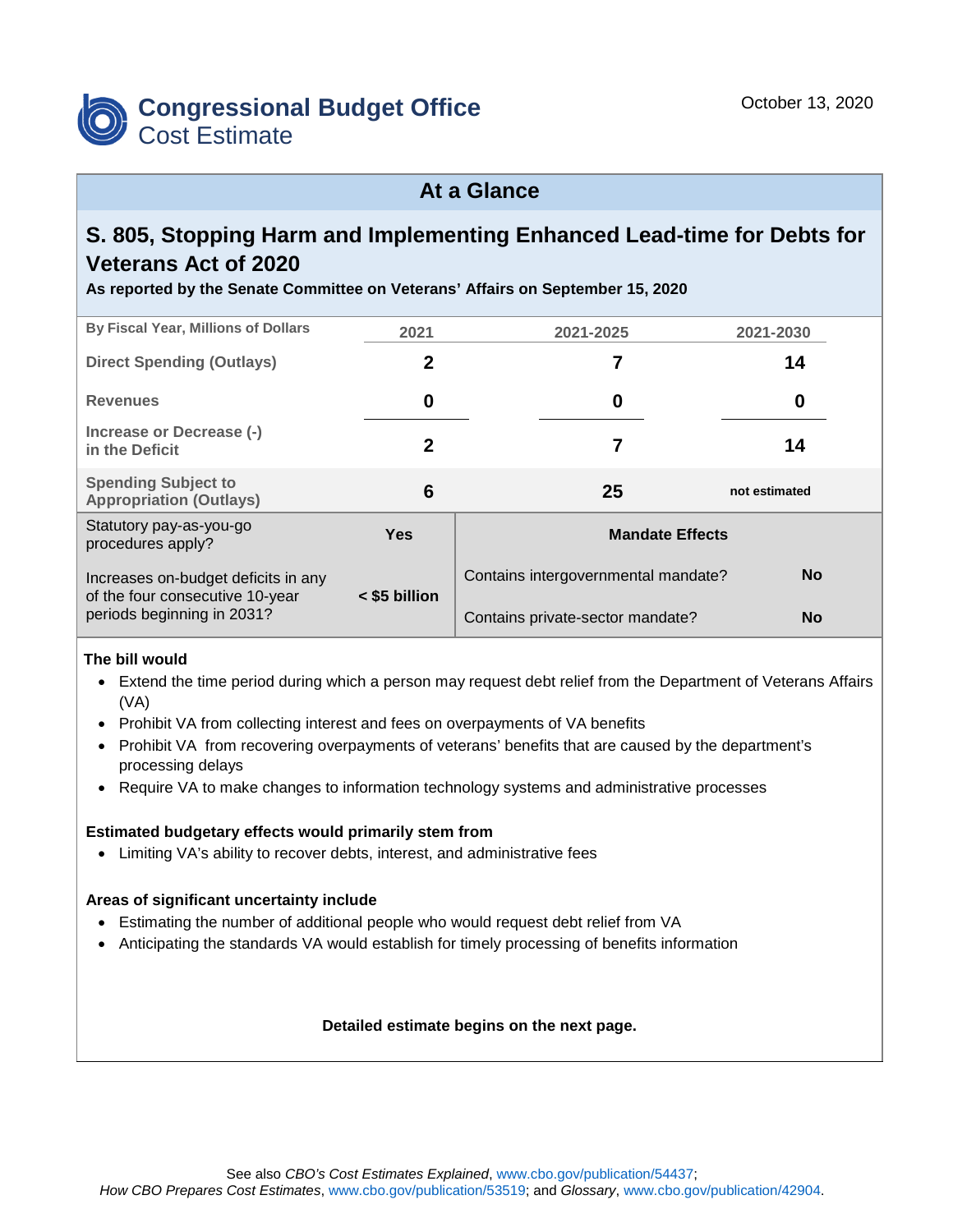# **Bill Summary**

S. 805 would modify the Department of Veterans Affairs' (VA) processes for recovering overpayments of veterans' benefits.

# **Estimated Federal Cost**

The estimated budgetary effects of S. 805 are shown in Table 1. The costs of the legislation fall within budget function 700 (veterans' benefits and services).

| Table 1.<br><b>Estimated Budgetary Effects of S. 805</b> |                                     |                                                |      |      |      |           |  |  |
|----------------------------------------------------------|-------------------------------------|------------------------------------------------|------|------|------|-----------|--|--|
|                                                          | By Fiscal Year, Millions of Dollars |                                                |      |      |      |           |  |  |
|                                                          | 2021                                | 2022                                           | 2023 | 2024 | 2025 | 2021-2025 |  |  |
|                                                          | <b>Increases in Direct Spending</b> |                                                |      |      |      |           |  |  |
| <b>Estimated Budget Authority</b>                        | 2                                   | 2                                              | 2    | 2    | 2    |           |  |  |
| <b>Estimated Outlays</b>                                 | 2                                   | 2                                              | 2    | 2    | 2    |           |  |  |
|                                                          |                                     | Increases in Spending Subject to Appropriation |      |      |      |           |  |  |
| <b>Estimated Authorization</b>                           | 8                                   | 5                                              | 5    | 5    | 4    | 26        |  |  |
| <b>Estimated Outlays</b>                                 | 6                                   | 5                                              | 5    | 5    | 4    | 25        |  |  |
| Components may not sum to totals because of rounding.    |                                     |                                                |      |      |      |           |  |  |

S. 805 would increase direct spending by \$14 million over the 2021-2030 period.

# **Basis of Estimate**

For this estimate, CBO assumes that the estimated amounts will be appropriated each year, that outlays will follow historical spending patterns for affected programs, and that the bill will be enacted early in fiscal year 2021.

## **Direct Spending**

S. 805 would change VA's processes for recovering overpayments of benefits. CBO estimates those changes would increase direct spending by \$14 million over the 2021-2030 period (see Table 2).

Under current law, people may accrue debts to VA for several reasons as a result of their participation in the department's benefits programs such as educational assistance, disability compensation, pensions, and loan guarantees. Overpayment of benefit amounts by VA is the most common reason that debts arise. The department is generally required to recoup such overpayments.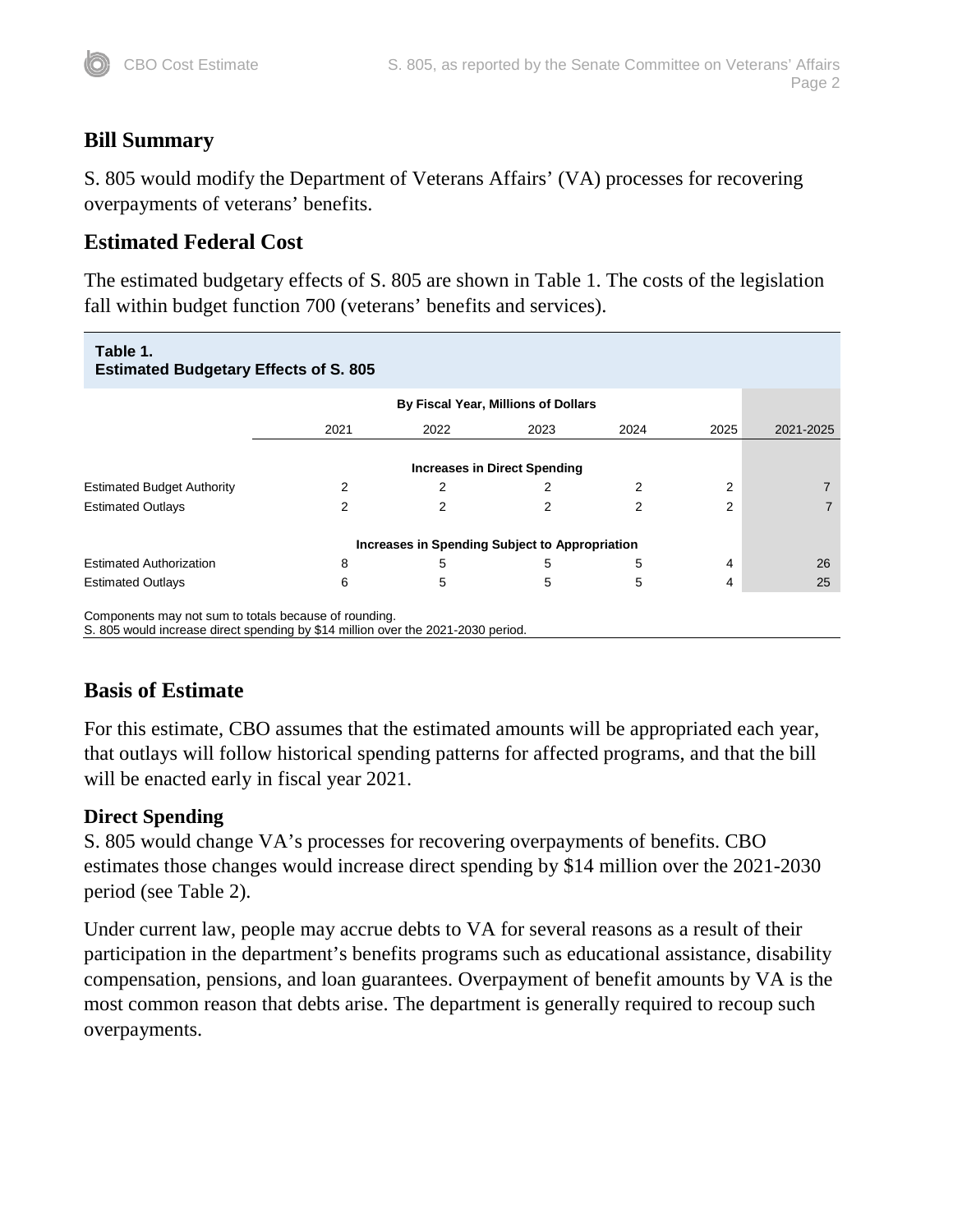| <b>Estimated Increases in Direct Spending</b>               |                |                |                |              |                                     |                |              |              |                |              |                  |                  |
|-------------------------------------------------------------|----------------|----------------|----------------|--------------|-------------------------------------|----------------|--------------|--------------|----------------|--------------|------------------|------------------|
| By Fiscal Year, Millions of Dollars                         |                |                |                |              |                                     |                |              |              |                |              |                  |                  |
|                                                             | 2021           | 2022           | 2023           | 2024         | 2025                                | 2026           | 2027         | 2028         | 2029           | 2030         | $2021 -$<br>2025 | $2021 -$<br>2030 |
|                                                             |                |                |                |              | <b>Increases in Direct Spending</b> |                |              |              |                |              |                  |                  |
| <b>Extension of Period to</b><br><b>Request Debt Relief</b> | 1              | $\mathbf{1}$   | $\mathbf{1}$   | $\mathbf{1}$ | $\mathbf{1}$                        | $\mathbf{1}$   | $\mathbf{1}$ | $\mathbf{1}$ | $\mathbf{1}$   | $\mathbf{1}$ | 5                | 10               |
| Interest and Fees                                           | $\star$        | $\star$        | $\star$        | $\star$      | $\star$                             | $\star$        | $\star$      | $\star$      | $\star$        | $\star$      | $\mathbf{1}$     | 2                |
| Bar on Recovering<br><b>Certain Debts</b>                   | $\star$        | $\star$        | $\star$        | $\star$      | $\star$                             | $\star$        | $\star$      | $\star$      | $\star$        | $\star$      | $\mathbf{1}$     | 2                |
| <b>Total Changes in Direct</b><br>Spending                  | $\overline{2}$ | $\overline{2}$ | $\overline{2}$ | 2            | $\overline{2}$                      | $\overline{2}$ | 2            | 2            | $\overline{2}$ | 2            | $\overline{7}$   | 14               |

# **Table 2.**

Components may not sum to totals because of rounding. \* = between zero and \$500,000.

The amounts shown above do not include any costs that would arise from section 2 because CBO cannot anticipate the standards VA would establish for timely processing of information on beneficiaries.

**Extension of Period to Request Debt Relief.** Under current law, people can request that VA reduce or forgive debts within 180 dates of being notified of such debts. Section 5 would extend that period to one year.

Most beneficiaries who are experiencing financial difficulty will request debt relief during the 180-day period available under current law. CBO expects that few people who are not in financial distress when initially notified of debts would have such problems arise and request debt relief during the subsequent 180-day period that would be afforded by section 5. CBO estimates that extending the period during which people may request relief would reduce mandatory receipts by \$1 million in 2021, and by \$10 million over the 2021-2030 period. Reductions in mandatory receipts are classified as increases in direct spending.

**Interest and Fees.** Under current law, VA charges interest and administrative fees on debts arising from some VA education programs, and interest on certain debts related to VA loan guarantees. Section 3 would prohibit VA from doing so for any debts established on or after enactment.

In recent years VA collected an annual average of \$215,000 in interest and administrative fees on debts from its education program and about \$285,000 in interest on VA home loan guarantees. Using that information, CBO estimates that prohibiting the collection of interest and administrative fees on new debts would increase direct spending by less than \$500,000 in 2021 and by \$2 million over the 2021-2030 period.

**Bar on Recovering Certain Debts.** Under current law, VA may temporarily reduce a person's VA benefits payments to recover previous overpayments of those or other VA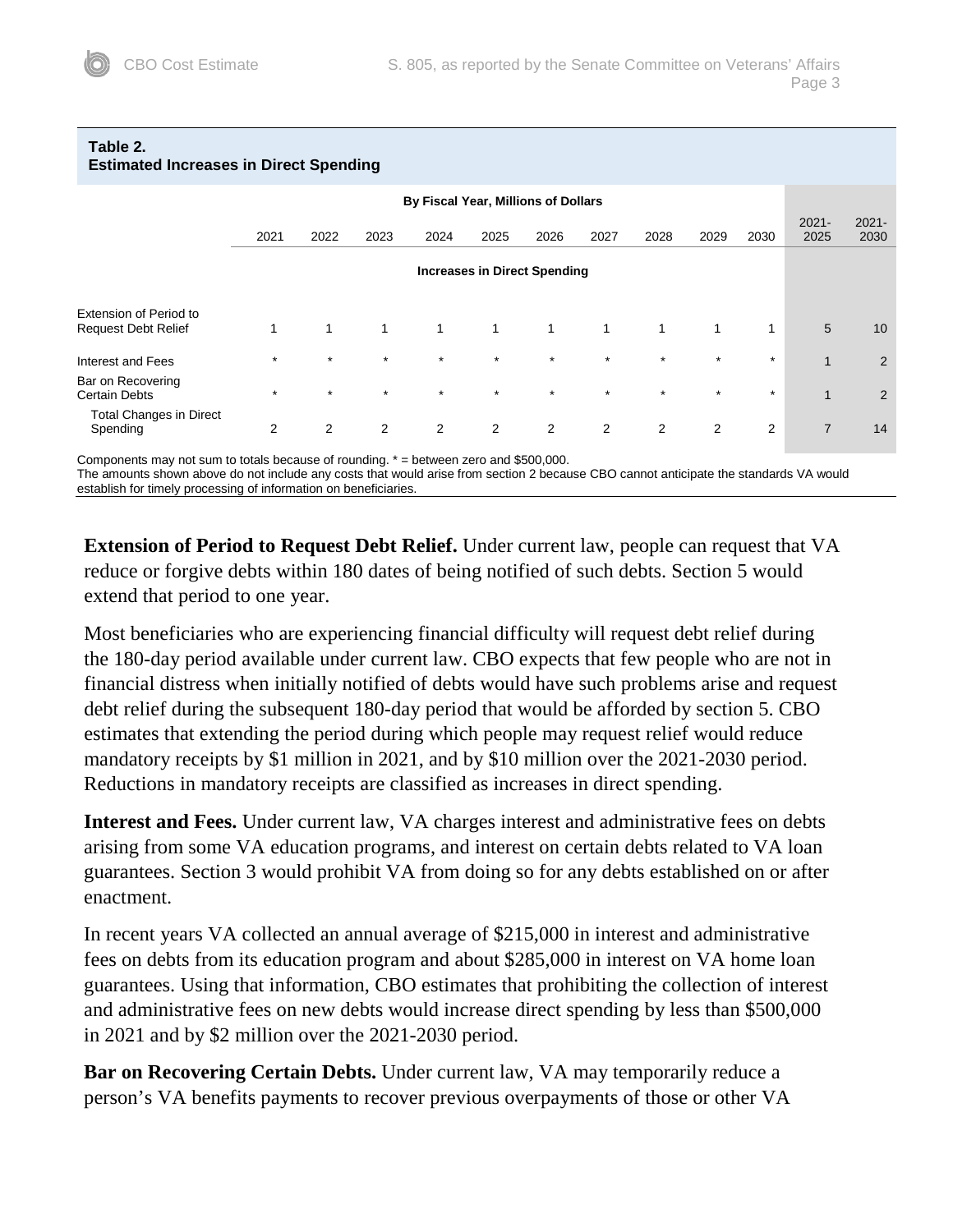benefits. Section 6 would prohibit VA from doing so if the administrative costs of such recovery would exceed the amount owed.

Using information from VA about the average amount of indebtedness resulting from overpayments, CBO estimates that most debts would still be recovered by reducing benefit payments. CBO estimates that dismissing a small number of debts under section 6 would increase direct spending by less than \$500,000 in 2021 and by \$2 million over the 2021-2030 period.

**Timeliness Standards.** Section 2 of the bill would prevent VA from establishing a debt for any person if the debt is attributable to VA's failure to process information in a timely manner. For example, veterans receiving disability compensation may receive higher payments if they have eligible dependents. Veterans must notify VA if dependents' eligibility status changes. Veterans will continue to receive higher disability compensation until VA updates its records; thus, in the event of a delay on VA's part, veterans may receive payments that are higher than the amount they are legally entitled to, resulting in an overpayment that VA must recoup.

Under the bill, VA would be required to establish timeliness standards for processing information in order to prevent such overpayments and to forgive any overpayments that result from VA's failure to process information within those standards. The department would have 180 days from the bill's enactment to establish timeliness standards.

CBO cannot determine the amount of debts that arise from VA's processing delays. Further, CBO cannot predict the standards VA would establish for timely processing under the bill. Enacting section 2 would reduce mandatory receipts if some debts would not be recorded or collected. However, CBO has no basis for estimating the amount of those effects.

### **Spending Subject to Appropriation**

CBO estimates that implementing S. 805 would increase VA's expenses for information technology and administration by a total of \$25 million over the 2021-2025 period (see Table 3). Such spending would be subject to the availability of appropriated funds.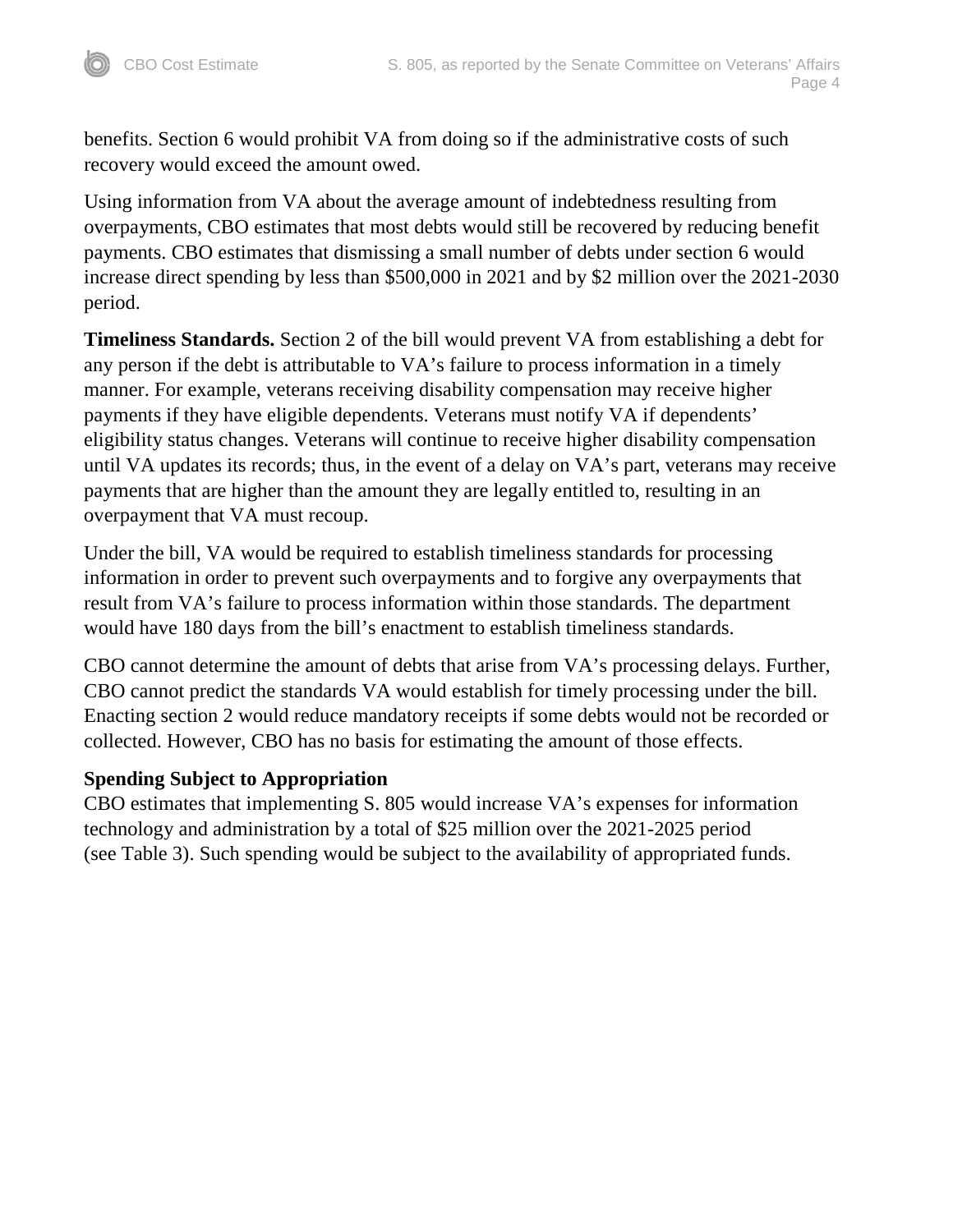| EStimated increases in openuing outlett to Appropriation Uniter 5. 600 |      |      |      |                |                |           |  |
|------------------------------------------------------------------------|------|------|------|----------------|----------------|-----------|--|
| By Fiscal Year, Millions of Dollars                                    |      |      |      |                |                |           |  |
|                                                                        | 2021 | 2022 | 2023 | 2024           | 2025           | 2021-2025 |  |
| <b>Administrative Expenses</b>                                         |      |      |      |                |                |           |  |
| <b>Estimated Authorization</b>                                         | 5    | 3    | 3    | 3              | $\overline{2}$ | 16        |  |
| <b>Estimated Outlays</b>                                               | 4    | 3    | 3    | 3              | 2              | 15        |  |
| Information Technology<br>Improvements                                 |      |      |      |                |                |           |  |
| <b>Estimated Authorization</b>                                         | 3    | 2    | 2    | 2              | 2              | 11        |  |
| <b>Estimated Outlays</b>                                               | 2    | 2    | 2    | $\overline{2}$ | $\overline{2}$ | 10        |  |
| <b>Total Changes</b><br>Estimated                                      |      |      |      |                |                |           |  |
| Authorization                                                          | 8    | 5    | 5    | 5              | 4              | 27        |  |
| <b>Estimated Outlays</b>                                               | 6    | 5    | 5    | 5              | 4              | 25        |  |
|                                                                        |      |      |      |                |                |           |  |

**Estimated Increases in Spending Subject to Appropriation Under S. 805**

# **Table 3.**

**Administrative Expenses.** Beneficiaries who are notified that they are indebted to VA can dispute the existence or amount of those debts. The bill would require VA to adjudicate and resolve those disputes within 120 days after they are filed. Using information from VA about the limitations of its current IT systems, CBO estimates the agency would require additional information technology and personnel resources to ensure debt disputes are resolved within 120 days. CBO estimates that those resources would cost \$15 million over the 2021-2025 period.

**Information Technology.** S. 805 would require VA to update its information technology systems to have the capability to:

- Provide additional notices to people about any debts arising from VA benefits programs,
- Implement within 60 days any changes to information about beneficiaries' dependents that are submitted electronically, and
- Permit VA patients to electronically view their medical billing statements.

Using information from VA on the cost to implement other information technology improvements, CBO estimates VA would require additional personnel and computer resources to implement the first two requirements, costing \$10 million over the 2021-2025 period.

VA patients can already access their medical billing statements online; thus, satisfying that requirement would not increase costs.

**Reports.** S. 805 would require VA to report to the Congress on its plans to improve its methods for providing information about debts to people who have been overpaid benefits.